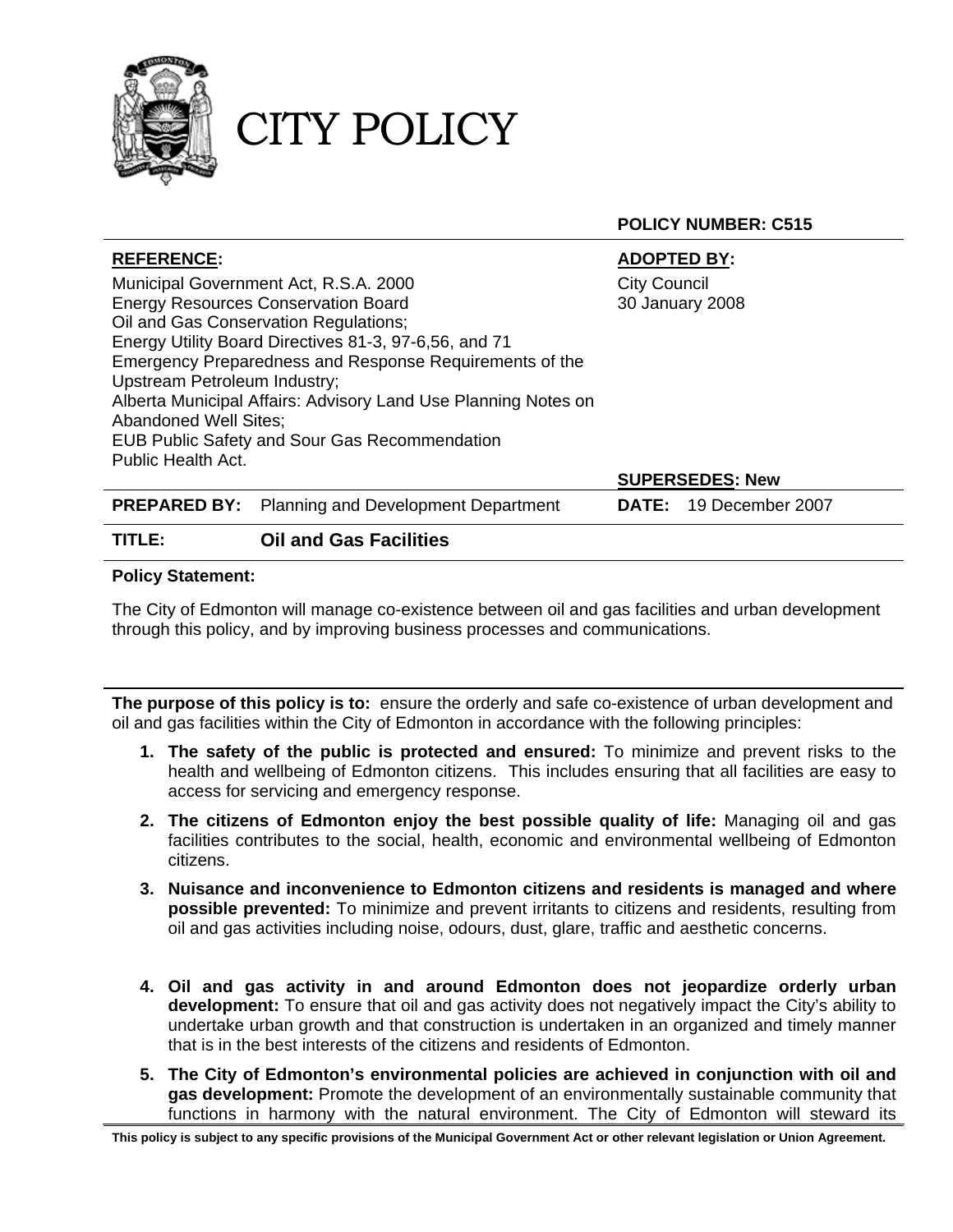operations, projects and services, based on its commitment to preventing pollution, continually improving its environmental performance, and meeting or exceeding applicable environmental requirements.

- **6. The safe development of both city infrastructure and oil and gas resources is undertaken in a manner that is in the best interests of the citizens of Edmonton:** Ensure that development of infrastructure and oil and gas resources is balanced with protecting health, safety and interests of Edmonton citizens.
- **7. The citizens of Edmonton have a say in the decisions that affect them:** In accordance with the Public Involvement Policy C513, Edmonton citizens will be ensured that information and input opportunities continue to be made available for oil and gas facilities.
- **8. The City of Edmonton carries out its legislative mandate with respect to oil and gas activity and urban development:** The City of Edmonton is meeting all of its legislative requirements, roles and responsibilities with respect to municipal development and oil and gas activity, as set out in its governing legislation (i.e. Municipal Government Act and Subdivision and Development Regulations.)
- **9. Effective coordination and communication occurs between all parties involved in oil and gas activity and urban development:** There is a well coordinated communication among parties involved in or affected by oil and gas activity or urban development. This includes a clear understanding of the roles, responsibilities and expectations of all stakeholder groups.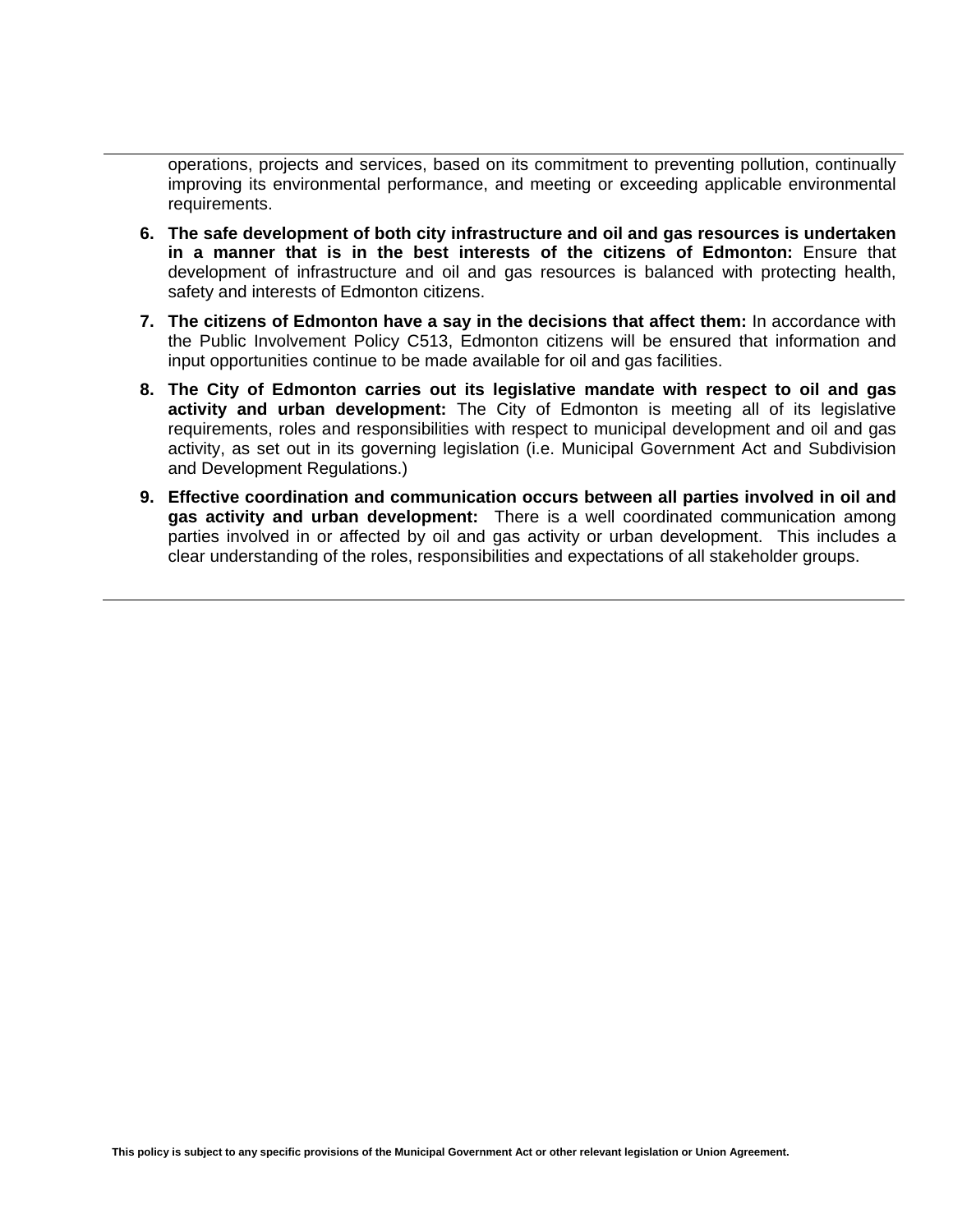

**POLICY NUMBER: C515** 

**AUTHORITY:** City Manager **EFFECTIVE DATE:** 30 January 2008

**TITLE: Oil and Gas Facilities** 

#### **PAGE: Page 1 of 5**

### 1. DEFINITIONS

- 1.01 Area Structure Plan (ASP) means a plan which provides the framework of the development of an area of land in a municipality by describing: the land use proposed for the area, the sequence of development proposed for the area, the density of population proposed for the area, and the general location of major transportation routes and public utilities.
- 1.02 Neighbourhood Structure Plan (NSP) means an intermediary plan which details the form and pattern of development regarding land use, density of development, and roadway alignments for purposes of providing the framework for subsequent subdivision and development of a specified area of land in a municipality,
- 1.03 Energy Resources Conservation Board (ERCB) (known as the Alberta Energy and Utilities Board or EUB prior to January 1, 2008) is an independent, quasi-judicial agency of the Government of Alberta that regulates the safe, responsible, and efficient development of Alberta's energy resources.
- 1.04 Abandoned Well A well is considered abandoned when operations specified by the ERCB have been conducted to eliminate any potential flow from the well. This includes the installation of cement plugs in the well to ensure that cross flow between porous zones does not occur.
- 1.05 Suspended Well A well which no significant producing or injecting operations have occurred during the past 12 months.
- 1.06 Battery A "battery" means a system or arrangement of tanks or other surface equipment receiving the effluents of one or more wells prior to delivery to market or other disposition, and may include equipment or devices for separating the effluents into oil, gas or water and for measurement.
- 1.07 Facilities "Facilities" in the context of this policy means an oil or gas well, or battery site.
- 1.08 Environmental Impact Assessment (EIA) the process of identifying, predicting, evaluating and mitigating the biophysical, social, and other relevant effects of development proposals.
- 1.09 Risk Assessment the process of identifying and documenting actual and perceived risks to human health or the environment, to allow further evaluation and appropriate responses.
- 1.10 Emergency Planning Zone (EPZ) An area surrounding a battery facility, pipeline, or well where residents or other members of the public may be at highest risk during the early stages of an incident such as an uncontrolled release of toxic materials (i.e. hydrogen sulphide), an explosion, or a fire and the area for which the operator must have a specific emergency response plan.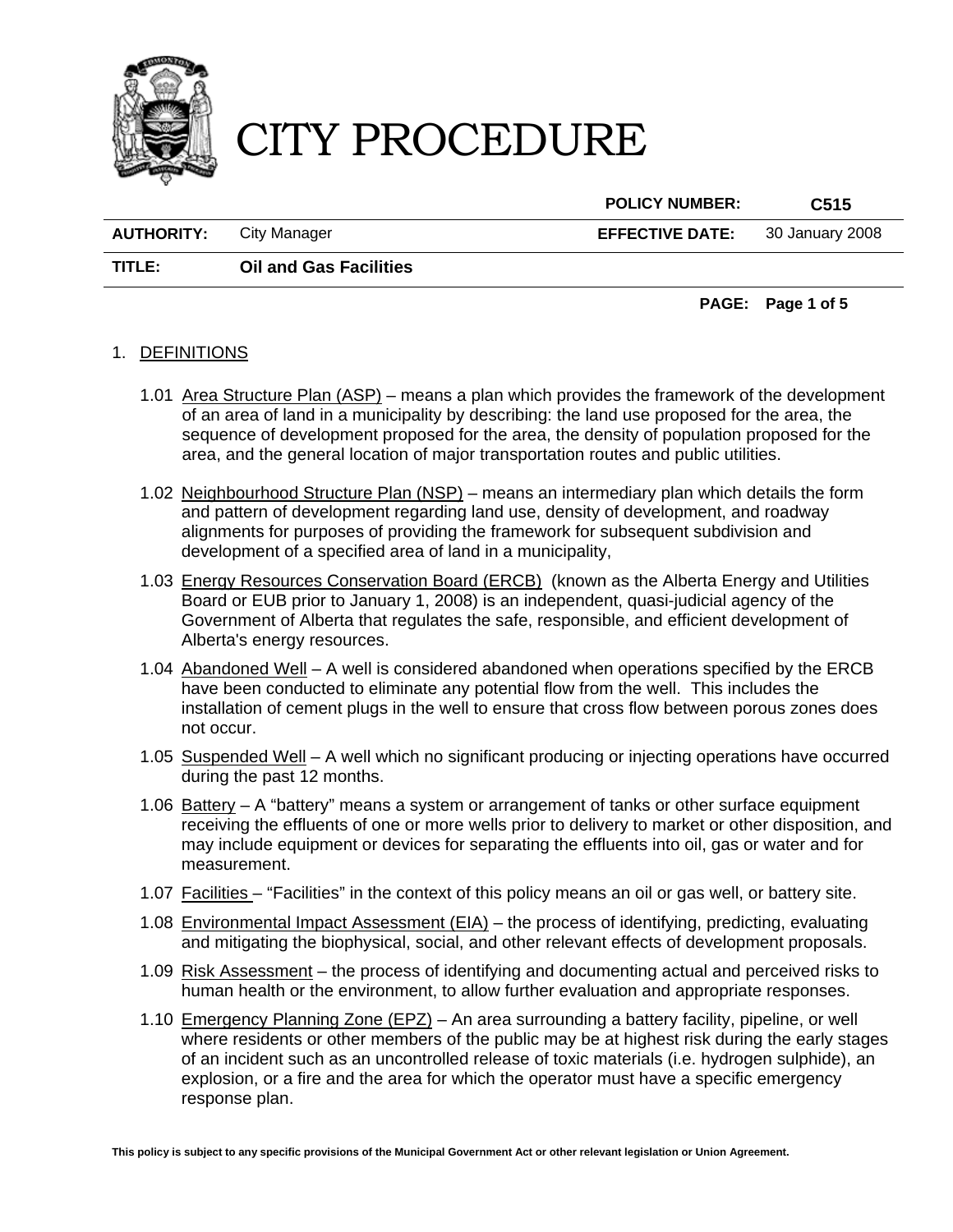

**POLICY NUMBER: C515** 

**AUTHORITY:** City Manager **EFFECTIVE DATE:** 30 January 2008

**TITLE: Oil and Gas Facilities** 

#### **PAGE: Page 2 of 5**

### 2. PROCEDURES

- 2.01 Administration will evaluate the opportunity to establish a position of Oil and Gas Liaison Officer to act as a point of contact for all oil and gas related issues.
- 2.02 Multi Party Working Group:
	- a) Administration will establish a multi-party working group. The major functions of this group will be to:
		- i) Refine and carry out the recommendations of this Implementation Plan, and monitor its achievements;
		- ii) Keep current on relevant activities, policies, regulations and legislation and share information in a readily useable form;
		- iii) Develop information such as a brochure and web product to educate and inform the public of the existence / location of oil and gas facilities, the potential impacts of them, safety features, and the specific contacts for additional information and for emergencies;
		- iv) Address emerging issues of co-existence and provide periodic recommendations to the City.
- 2.03 Urban Development and Existing Facilities:
	- a) All urban development will maintain the minimum ERCB setback from active and suspended (also considered active) wells, as well as battery sites. This setback will be applied from the property line of the proposed development to the well head, or battery equipment.
	- b) A more detailed risk assessment or an Environmental Impact Assessment (EIA) will be required where urban development activities are proposed within twice the setback distance from an existing facility. This assessment will be used by the City of Edmonton to determine whether or not the development should be subject to a greater setback distance, and if additional mitigation measures should be integrated into the development.
	- c) Notwithstanding the results of an EIA or risk assessment, berming and landscaping of the well site will be required as a condition of subdivision.
	- d) Where development occurs in proximity to operating oil and gas facilities, subdivision design will accommodate the continued transport and maintenance needs of the oil and gas company while minimizing the impact on adjacent development. This will include the provision for temporary emergency access while oil and gas wells are still operating within the neighbourhood.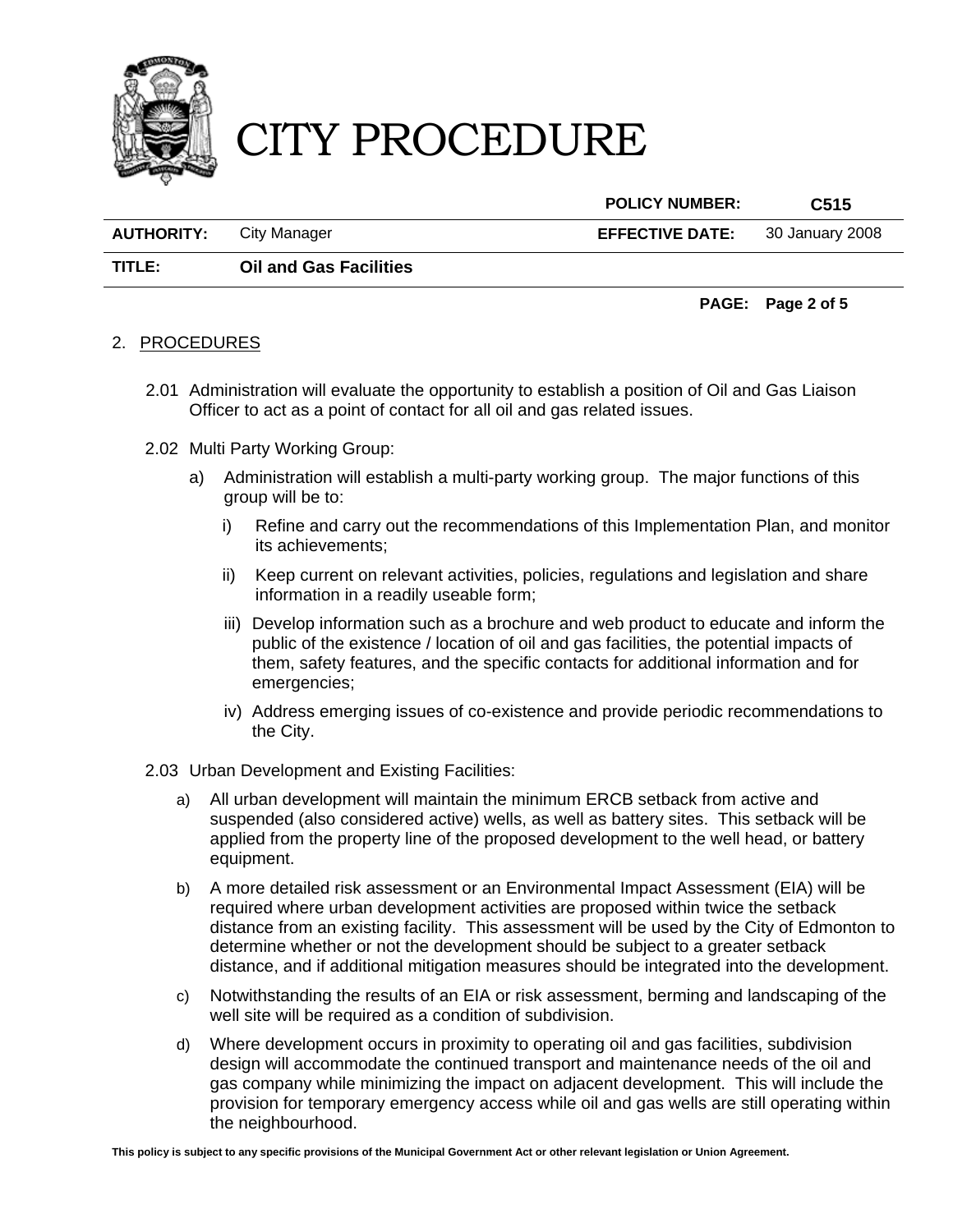

**POLICY NUMBER: C515** 

| <b>AUTHORITY:</b> City Manager | <b>EFFECTIVE DATE:</b> 30 January 2008 |  |
|--------------------------------|----------------------------------------|--|
|                                |                                        |  |

**TITLE: Oil and Gas Facilities** 

### **PAGE: Page 3 of 5**

- 2.04 New or Expanding Facilities:
	- a) Administration will establish a clear and formalized internal process for reviewing applications involving new or expanding oil and gas facilities in and around the City of Edmonton. This includes:
		- i) A single point of entry for oil and gas applications;
		- ii) A mechanism for review by other City departments and consultation with affected residents. More specifically, Administration will seek input from all landowners within a minimum 400 m radius of a newly proposed facility and provide an internal Administrative review. A summary of the collective responses and a letter outlining the City's concerns will be forwarded to the ERCB.
		- iii) A procedure that will ensure Administration's involvement in further ERCB processes such as hearings or appeals, should it be necessary.
	- b) Where the Emergency Planning Zone is greater than the minimum ERCB required setback, the City of Edmonton will request that the facility operator:
		- i) undertake a more detailed risk assessment to determine the risks associated with the operation,
		- ii) explain how the facility will integrate with existing and future urban development in the area, and
		- iii) propose mitigation measures to minimize potential negative effects from the operation.

Based on the findings of the risk assessment, the City of Edmonton may request that the ERCB require a greater setback distance from Edmonton's existing or future urban areas.

- 2.05 Abandoned Well Sites:
	- a) Where urban development is proposed around an abandoned well site, a 10 m x 15 m work area will be provided around the well, and an 8 m access corridor will be provided for service vehicles. A minimum 5 m setback is required from the abandoned well head to the edge of the work area.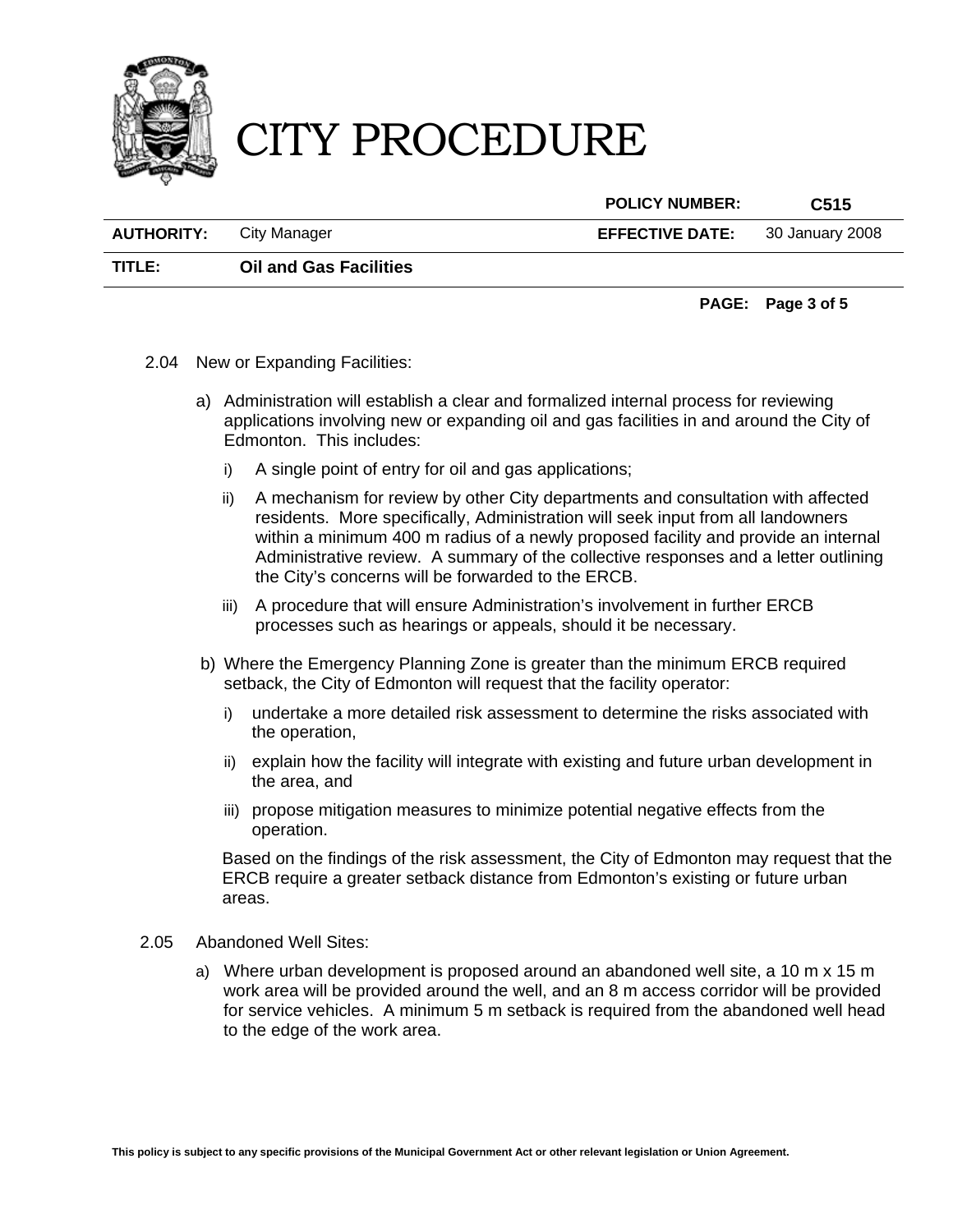

**POLICY NUMBER: C515** 

**AUTHORITY:** City Manager **EFFECTIVE DATE:** 30 January 2008

**TITLE: Oil and Gas Facilities** 

**PAGE: Page 4 of 5** 



### Abandoned Well Setbacks

- b) Abandoned well areas should only assume land uses that will allow for immediate maintenance should a well ever require servicing. Parks or roadways (i.e. more open areas) are preferred designations that allow for the maximum movement of repair equipment on the abandoned well site.
- c) A temporary identification marker should be placed as precisely as possible on the abandoned well site to prevent damage both to the well site and to construction or excavation equipment.
- 2.06 Area Structure Plans and Neighbourhood Structure Plans
	- a) Pre-application involvement of all area oil and gas operators, mineral lease holders, the ERCB, and landowners are required prior to the submission of an application to the City for any ASP or NSP having oil and gas facilities.